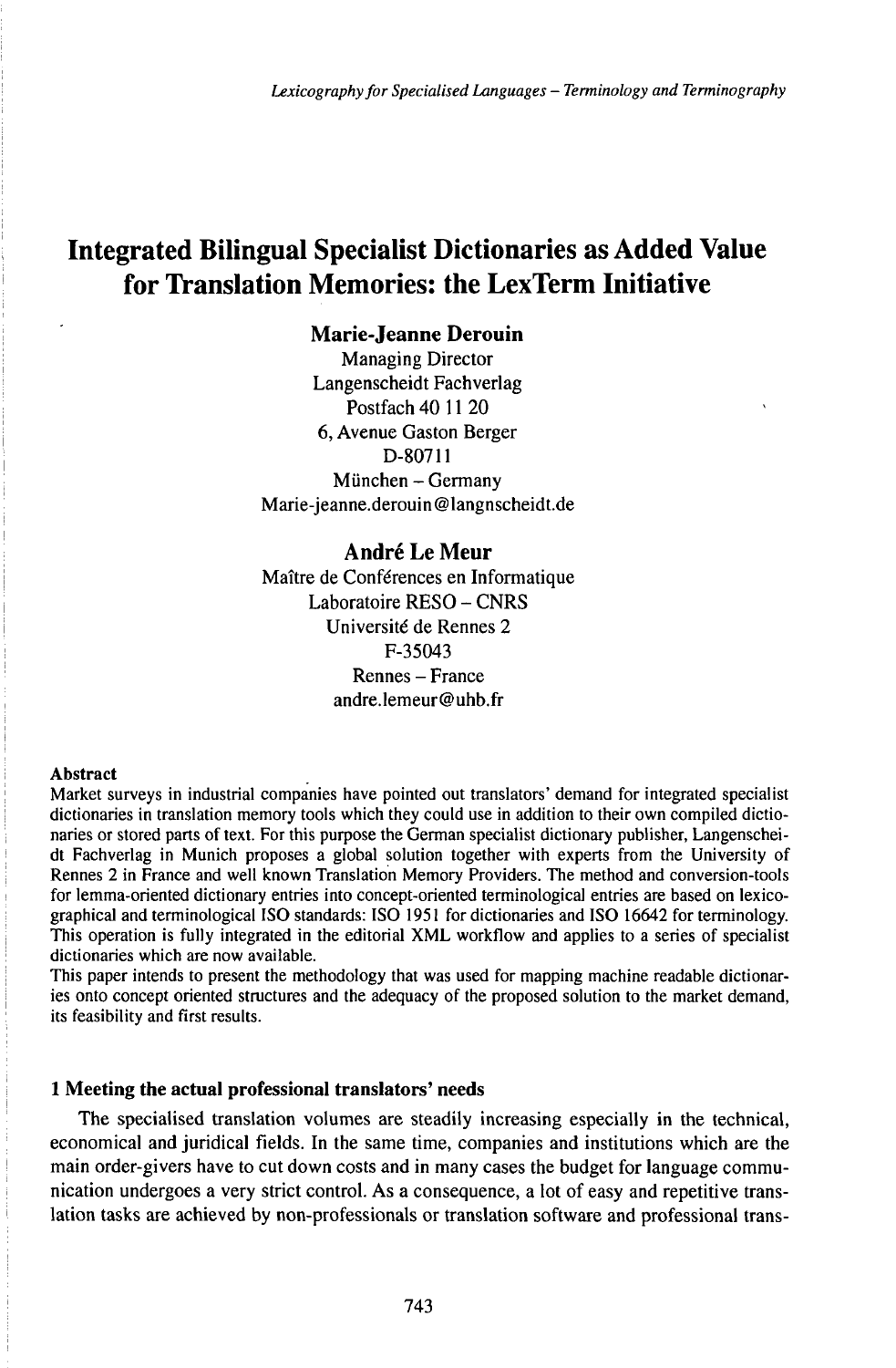Iators are given the most difficult texts to translate for which they have to charge at a reasonable rate in order to keep getting orders.

In this context, they have to optimize their work-flow at a maximum and are looking for time-sparing tools and strategies.

In the past decade, terminology management and translation memory providers have equipped them with most valuable translation management tools which enable them to compile their own dictionaries and to store their validated translated text-segments in order to reuse them in future translations. These tools are regularly improved in new versions which offer users a better comfort. On the other hand, dictionary publishers who have been for years the main tool providers for professional translators have digitalized their dictionary data and published several generations of electronic dictionaries, regularly adding new features in order to provide updated bilingual specialist terms.

The next challenge is to propose now a global solution with a unique tool which will ensure translators the reuse of their stored data together with an easy and quick access to the specialist terminology they never had translated before and therefore need. This unique tool: translation memory with "à la carte" integrated specialist dictionaries will save time-consuming internet researches and browsing in print or electronic dictionaries.

### **2Ajoint challenge for TMS providers and dictionary publishers**

TMS providers and bilingual specialist dictionary publishers have the same target group but completely different approaches in data management and product marketing. The global solution we propose to translators means some major changes in the dictionary publishers' data processing and in TMS product concept. For both of them it means cooperation with other partners and hence a profound need for standardisation in matter of data-modelling and presentation.

One of the main challenges of this project has been to convert thousands of lemma-oriented lexicographical data from bilingual specialist dictionaries into concept-oriented terminological data to be integrated in the translator's workbench. A method, concrete XML-models and encoding and finally <sup>a</sup> converter - described in §3 - have been developed by datamodelling experts from the University of Rennes 2 in France. As TMS providers wish to licence data from different specialist dictionary publishers and specialist dictionary publishers offer their data to different TMS providers, a concept-oriented data representation based on ISO standards has been chosen for smoothly data-exchanges. From now on this final data conversion has been added in the previous editorial work flow which allows publishing specialist dictionaries in all possible publishing devices from a single source.

# **3 Transforming lemma-oriented data into concept-oriented terminological entries: Methodology**

#### **3.1 Example of lexicographical entries**

Figure <sup>1</sup> shows four typical entries from an english-german technical dictionary.

• Entry <sup>1</sup> and 2 are "referring entries". They only indicate that "aerating root" and "aerophore" are synonyms of "pneumatophore" in its first meaning.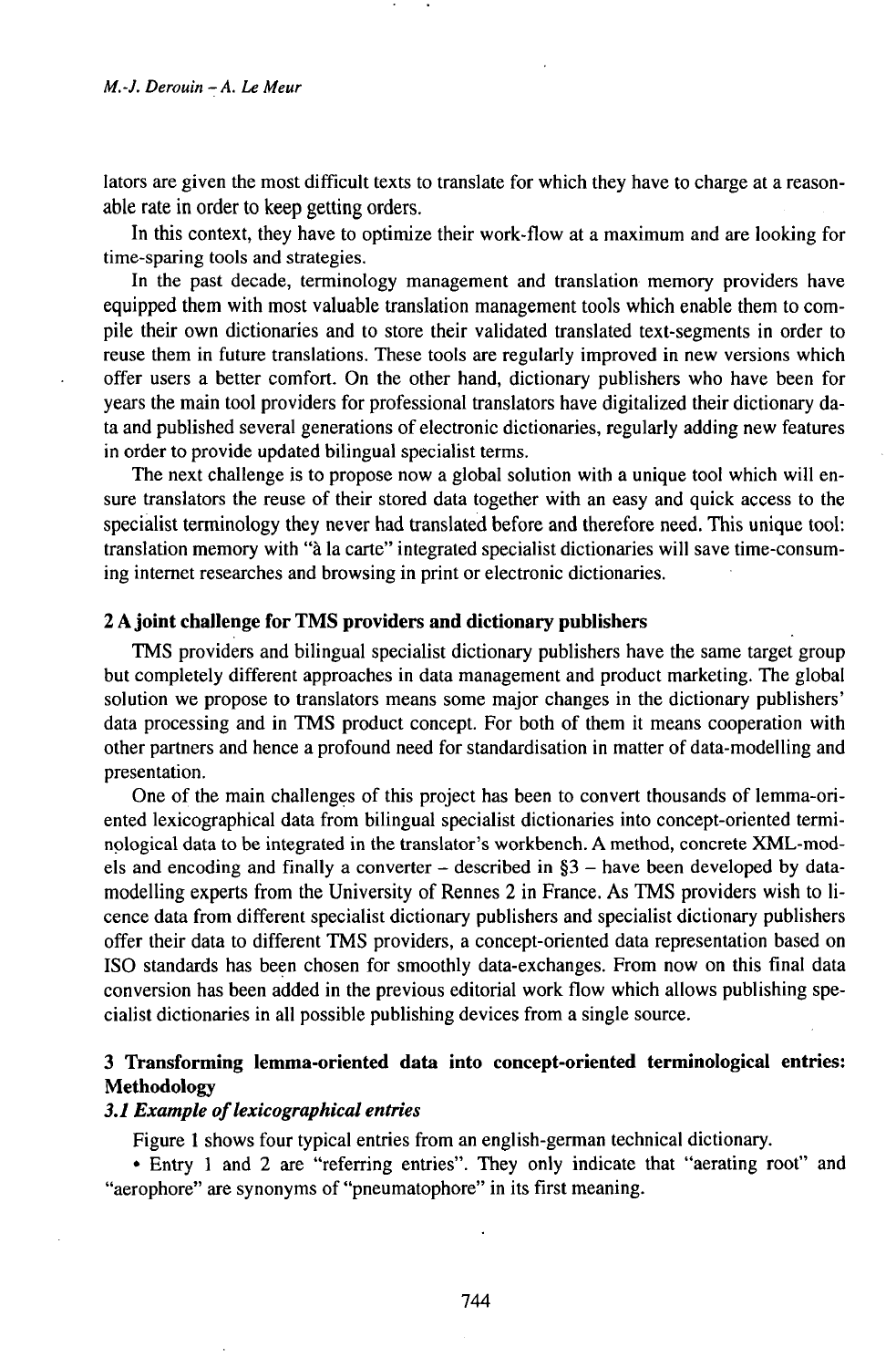• Entry 3 indicates that "pneumatocyst" has its own equivalents in the domain of botany but it is a synonym of "pneumatophore" in its second meaning (zoology)

• Entry 4 indicates that "pneumatophore" has two meanings according to the domain where it is used and that it has two german translations for the domain of botany and three translations for the domain of zoology

```
1. aerating root s. pneumatophore 1.
2. acrophore s. pneumatophore 1.
3. pheumatooyst 1. (D: Bot)Pneumatozyste
                                                   ŕ,
                                                        Luftkammer
                                                                         (2n)Ainam
  Pneumetophor); 2. s. pneumatophore 2.
4. pnoumatophoro 1. (D: Bot) Pnoumatophor n. Atomwurzel f_i\overline{2}.
                                                                           \mathbf{D}:
                                                                                Zool
   Pneumatophor n, Schwimmglocke f, Gasflasche f (der Siphonophoren)
```
#### **Figure 1.** Typical entries

### 3.2 Mapping methodology

This way of structuring data is "lemma driven": each linguistic unit appears in the nomenclature of the dictionary, which is convenient for alphabetic access to the entries by a reader. For converting such data into a "concept oriented" structure acceptable by usual terminology management systems we had first to identify and map data elements from one system to the other and in a second time to convert lemma oriented structures (one linguistic unit and all its meanings) to concept oriented structure (one meaning and all its designations).

The TermBridge semantic repository (http://www.genetrix.org) developped in relation with the french Normalangue project has been used for the first task of identification and mapping of the data elements. It contains all the data elements and permissible values found in ISO 12620, which are specific to terminology (like "Term") and, for lexicography, data elements and permissible values found in the new version of ISO 1951 (such as "Headword").

Correspondence has been established between data elements (for instance what is in lexicography a "Headword" or a "Translation" is in terminology a "Term") but most of the elements are identical ("Part of speech" or "Grammatical gender" for instance). The conclusion was that all the observed constituants of machine readable dictionaries have their counterpart in terminology repositories.

The second task has been to convert structures. Rules have been established in order to cluster linguistic units having the same meaning by grouping referring entries with the entry to which they refer.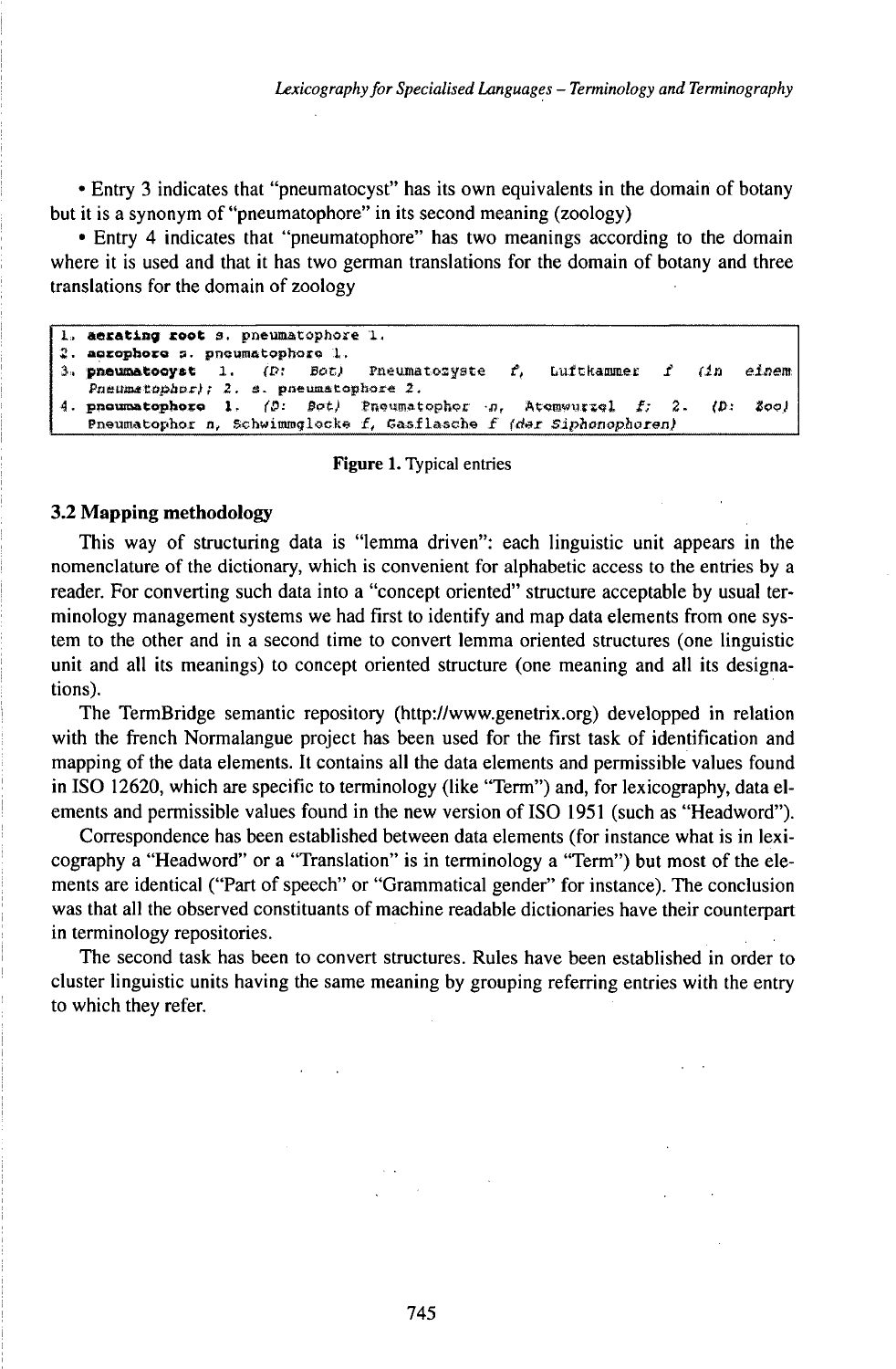

Figure 2. Clustering of the synonyms

Another structural issue was that of the factorization of lexicographical elements (for instance in Figure 1, the note "der Siphonophoren" being after three translations applies to all of them). This structure is frequent in lexicography but standardized terminological formats don't admit such a feature. Consequently the solution was to replicate this type of information when necessary, that is for each term in this case.

## 3.3 Building an XML subset: LexTerm

In order to be platform and application independant, it was agreed with the translation memory providers, that the result of the conversion would be an XML format conformant to Geneter, a standardized Terminology Markup Language defined in ISO 16642 (Annex C) easy to import into any software via an XSL stylesheet. Geneter is "generic"which means that it takes into account all the terminological data categories defined in ISO 12620. A subset corresponding to the data categories and to the structures of technical dictionaries has been produced by applying the XML subsetting rules described in ISO 16642 C6. The result is the LexTerm model (http://www.genetrix.org/dtd/LexTermV1-2.dtd) which is publicly available so that anybody can produce data compatible with the translation memory providers import routines.

### **3.4 Conversion**

Source data (Langenscheidt technical dictionaries) being encoded in XML, the conversion process consisted in transforming an XML tree into another XML tree according to the rules previously mentioned. Then it was possible to generate "terminological entries" ac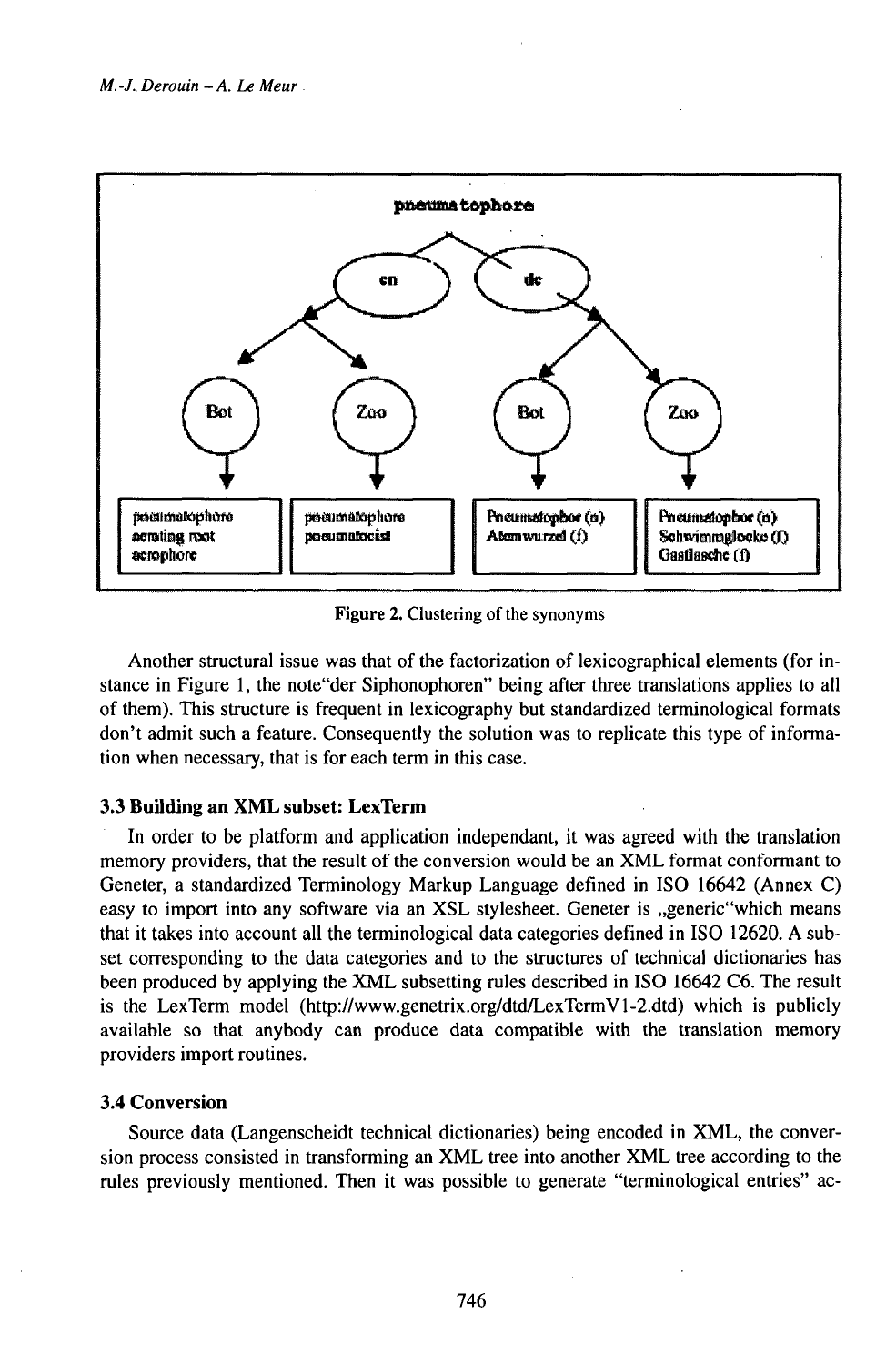cording to ISO principles by separating each meaning with all its designations in the different languages. For our example, the result is two "concepts" belonging to different domains:



Figure 3. splitting concepts

## 3.5. Source and target XML encoding

The two following XML examples illustrate the parallelism and the divergences between the lexicographical model and the terminological model.

Figure 4 shows the XML encoding of the entry "pneumatophore" (Figure 1, line 4) conforming to ISO 1951 (note that it is not the real Langenscheidt encoding which is older than the revision of ISO 1951: structures are similar but their expressions are different)

```
<Dictionary version - 'LEWGIVOS' profile - 'LEGEIVOS' >
      <DictionaryEntry identifier - 'Il'
\overline{2}pourcelanguage = 'en'><br>targetLanguage = 'de'>
З,
\delta .
5,
        <theedword>presumetophore</Headword>
\frac{6}{7}<SenseGrp>
           <SubjectField>Bot</SubjectField>
€.
          <TranslationCtn>
ğ.
             <Translation>Pheumatophor</Translation>
10.
             KPartOfSpeech value = "noun"/>
          </TranslationGtn>
11.
12.
          <TranslationCtn>
13.
             <Translation>Atementsel</Translation>
             <GrammaticalGender value - 'faminina'/>
38.32.
          </?ranslationCtm>
        </Зенение>
15 .
17.
        <SeaseGrp'>
16.
           <SubjectField>Sco</SubjectField>
19.
           <TranslationCtn>
20.
             <TranslationCtn>
21.
               <Translation>Pneumstophor</Translation>
22.
               <FartCfSpeech value = 'noun'/>
23.
             </TranslationCtn>
24.<FranslationGtn>
              <Translation>Schwimmgle=ke</Translatica>
25.
26.
               <GrannaticalGender value = 'feminine'/>
27.
             </TranslationCtn>
28.
            <TranslationCtn>
29.
               <Translation>Gasflasche</Translation>
```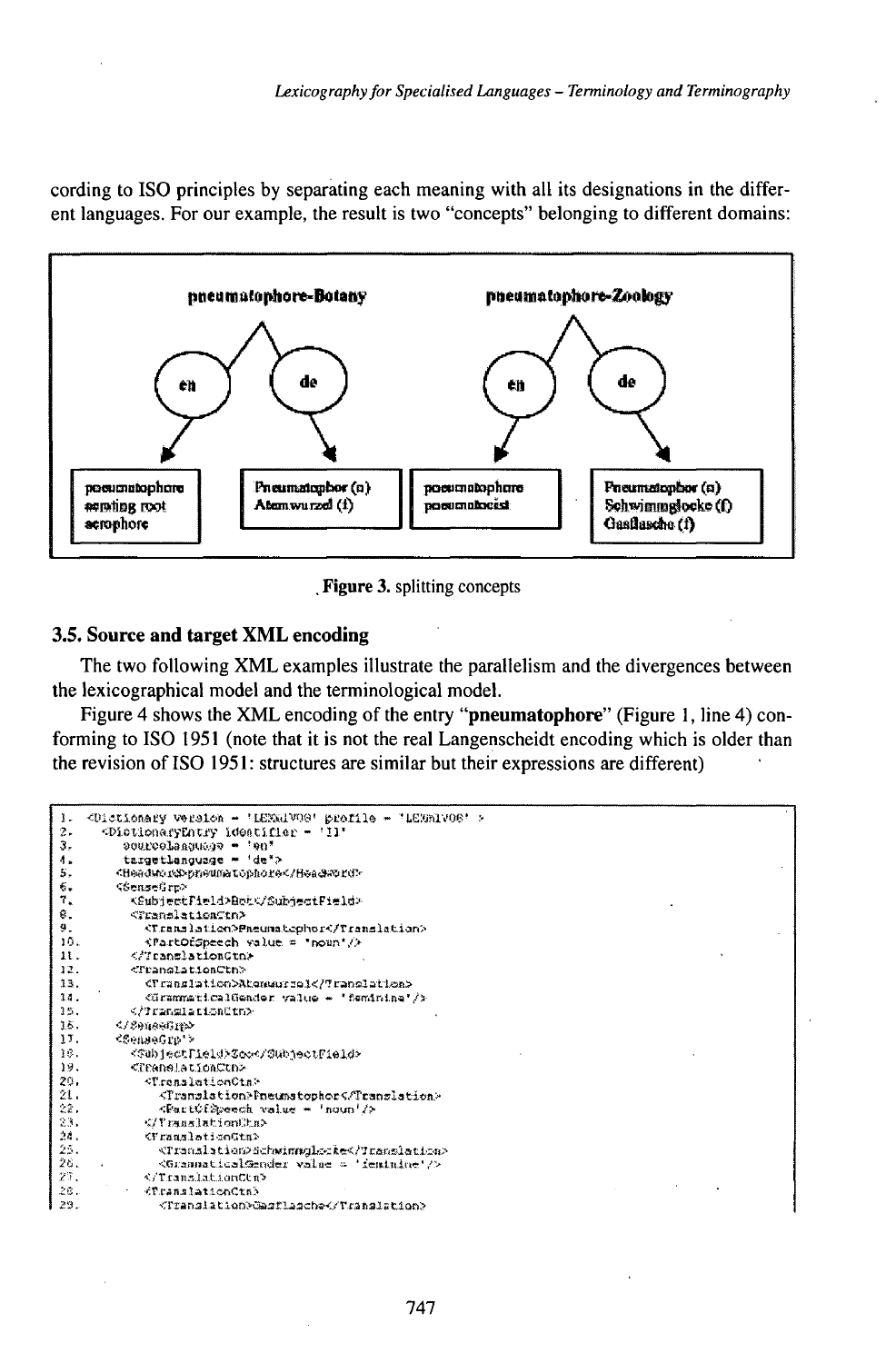```
ters.
               <SEERMAticalGander value = 'femisine' />
31.</TranslationCtm>
            <Note>der Siphemonheren</Note>
32.
          <flamslationCtm>
2.2 - 1.2-3.5.
        </SenseGrg>
ുട്ട
      </DictionaryEntry>
36. </Dictionary>
```
**Figure 4. XML** encoding of "pneumatophore"

Figure 5 contains a result of the conversion: the conceptual entry based on the second meaning of entry 4 (botany).

As an instance of the LexTerm dtd, it validates against the URL previouly seen and Lex-Term being a subset of Geneter this sample validates against http://www.genetrix.org/ dtd/TermBridge V00/dtd/TermBridge V00.dtd.

```
1. < Gamater version = 'GeneterVO.8' profile = 'LexTerNVL-2'>
    <TerminologicalEntry identifier='mytest=9">
\mathcal{D}_{\mathcal{A}}<SubjectField>Betany</SubjectField>
\mathbf{a}.
    <LanguageCtn value="sa'>
\Lambda ,
S_{\pi}<TermCun>
\mathbb{Q} .
      <Term>pneumatophore</Term>
Ŧ.
     – </Te mn©tn>
й.
     ∹TernCon>
Ÿ.
      - <Temppneumatocyst</Term>
16.
     </Tem/2un>
11. «ALanquageCta>
12. «LanguageCtn value="de'>
13.
      <TermCtn>
      <Tem>Pneumatophor</Term>
2.3 -15.<PartOfSpeech value = "noun"/>
16.<Nota>der Siphonophoren</Note>
17.7CTG CCTG16.
     CramCun>
      <Term>Schwimmslocte</Term>
19.
      <GrammaticalGender value = "feminine"/>
20.
21.<Note>der Siphanophasen</Note>
      </Term?tn>
22.23.<Te ຫາລືເກ>
24.
      CPA modia at Lasched CParma
       SGrammaticalGeader value = "feminine"/>
25.
55.<Note>der dipbonophoren</Note>
李学.
      - ເປັກະການຕຳລະປະ
28. </LanguageCtm>
29. «/TerminologicalEstry»
30. </Genetac>
```
Figure 5. XML encoding of the botany related entry

# 4 The product

6 specialist bilingual dictionaries in the language combination English-German/German-English in Electrical Engineering-Electronics, Architecture and Construction, Chemistry, Biology, Medicine, Business and Banking and 4 large technical dictionaries in English, French, Spanish and Italian including altogether more than 1.600.000 specialist terms in over 100 subject fields should be available on the market by the end of 2006.

Translators who either already work with a TMS tools or new users will be able to purchase the integrated dictionaries from their TMS provider and get easy and quick access to